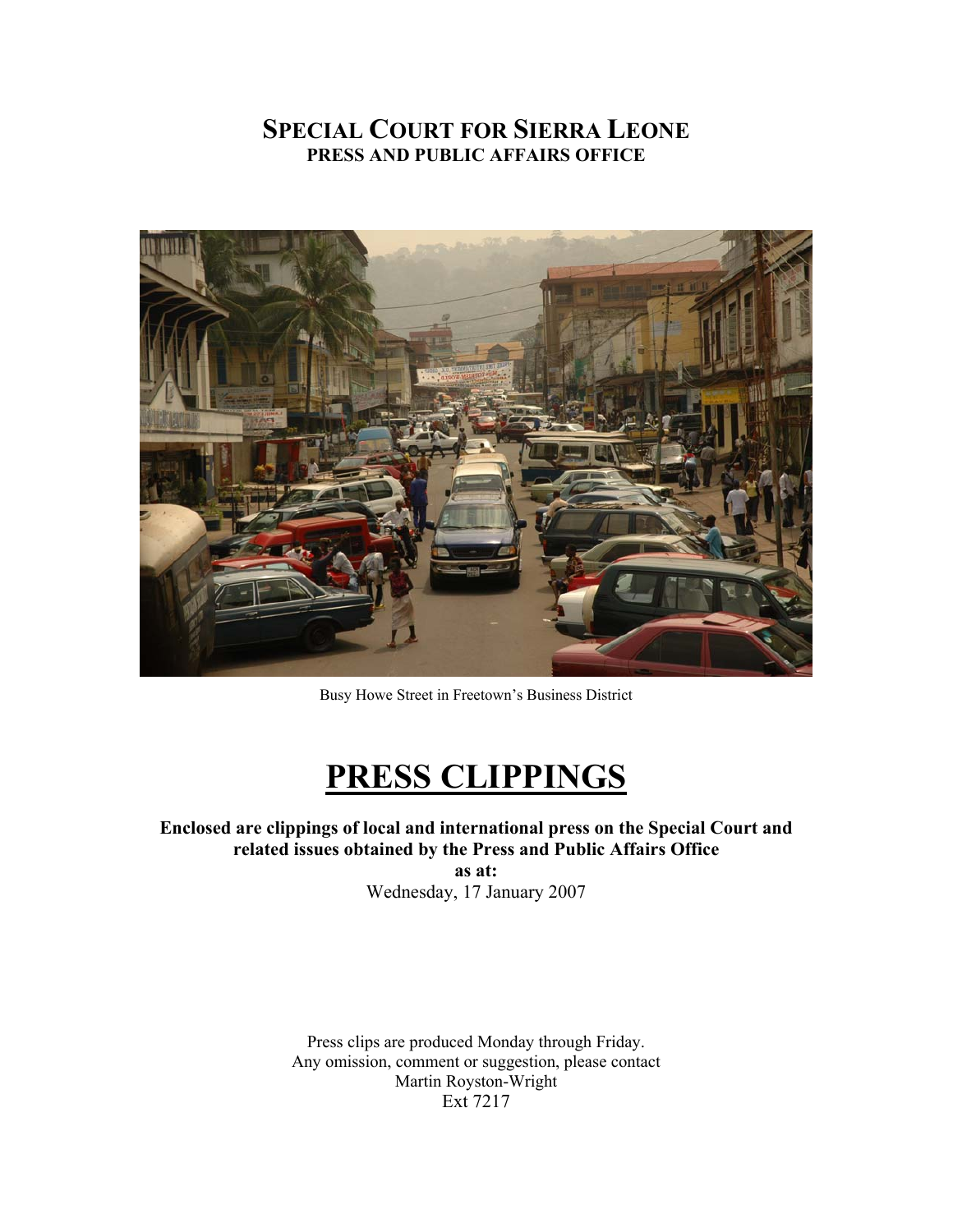| <b>International News</b>                                                           |             |
|-------------------------------------------------------------------------------------|-------------|
| UNMIL Public Information Office Media Summary / UNMIL                               | Pages 3-5   |
| Analysts Generally Give Liberia's Johnson-Sirleaf Good Marks/ Voice of America      | Pages 6-7   |
| No Trial For Taylor In Liberia / Times                                              | Page 8      |
| A Call for a Special Court in Liberia for Charles Taylor / Voice of America         | Page 9      |
| Guinea Strike Leaders Call for President to Hand Over Power / Voice of America      | Page 10     |
| From Revolutionary to President: Mengistu Haile Mariam / The Student Operated Press | Pages 11-12 |
| Saddam's Demise, Lesson For Mugabe / African News Dimension                         | Pages 13-16 |
|                                                                                     |             |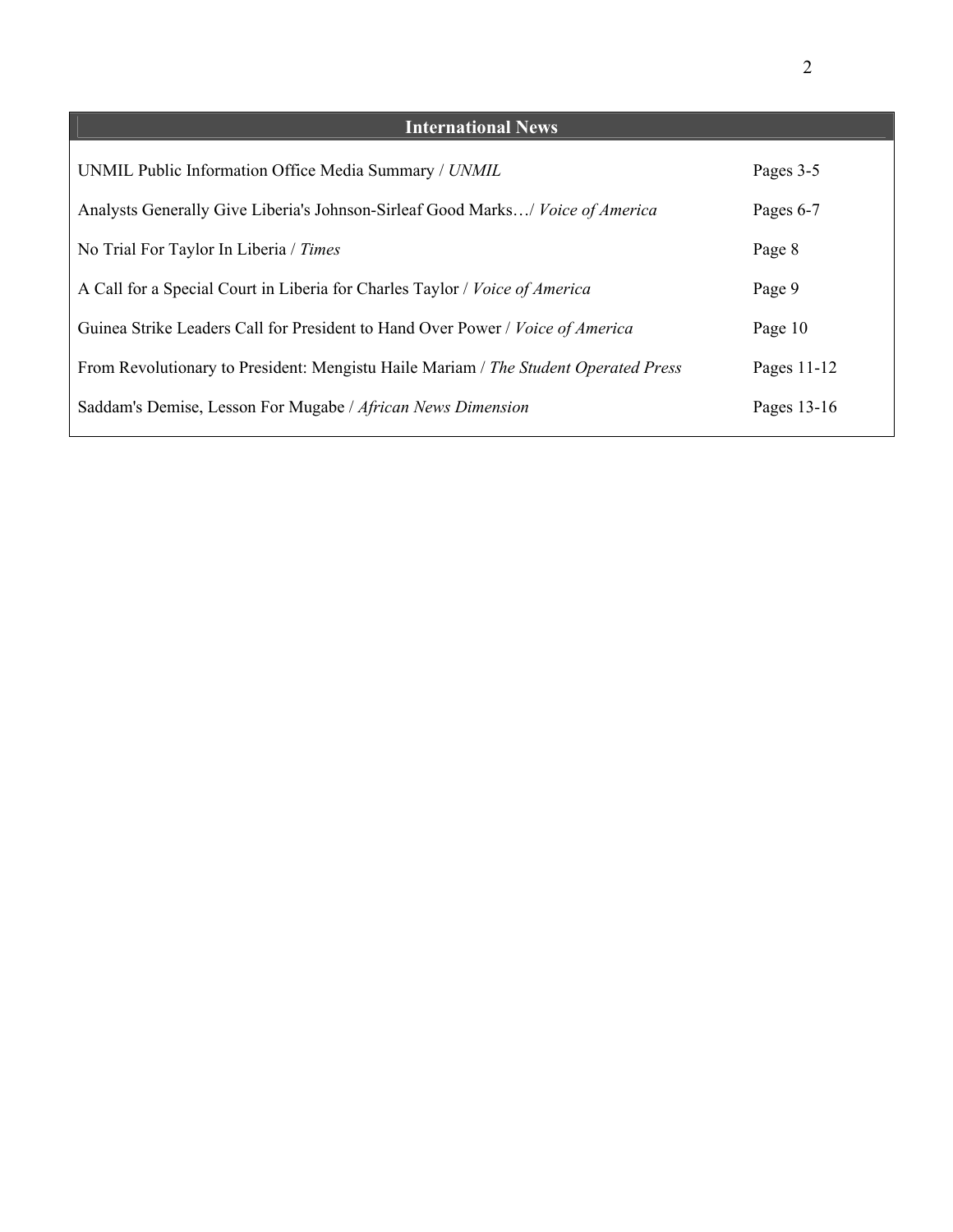

United Nations Mission in Liberia (UNMIL)

## **UNMIL Public Information Office Media Summary 16 Jan. 2007**

*[The media summaries and press clips do not necessarily represent the views of UNMIL.]*

## **International Clips on Liberia**

**BBC** Last Updated: Tuesday, 16 January 2007, 10:55 GMT

#### **Liberia: A year of slow progress**

**By Ledgerhood Rennie**

One year after Africa's first elected female head of state, President Ellen Johnson-Sirleaf, started the massive job of rebuilding war-shattered Liberia, her government has made a good start but still faces huge challenges. Ashmun Street, one of central Monrovia's main streets, now has streetlights - a small but very useful sign of progress. At night, students can be seen underneath continuing their studies.

**AP** 01/15/2007 17:39:23

## **Liberia's president says no reason for her country to try Charles Taylor**

By HEIDI VOGT

MONROVIA – Liberia **-** Liberian President Ellen Johnson Sirleaf said Monday that her country does not need to try former president Charles Taylor, who is already being tried by a U.N.-backed court for his role in atrocities committed in neighboring Sierra Leone. "He doesn't need to be tried here," Sirleaf said in an interview with The Associated Press. "Let him go through the due process that has already charged him on so many counts."

## **VOA** *16 January 2007* **Liberia: Embattled Speaker Reacts**

By James Butty

The embattled speaker of Liberia's House of Representatives says he wants an independent investigation into his own accusations that the executive branch bribed some members of the House with U.S. five thousand dollars each to remove him from office. Speaker Edwin Snowe made his call Monday as some members of the House of Representatives boycotted the opening of the 2007 legislative session.

## **International Clips on West Africa**

## **Ivory Coast minister wants reinstatement of banking services**

**ABIDJAN**, Jan 15, 2007 (AFP) - Ivory Coast's Finance Minister Charles Diby Koffi went Monday to the rebel headquarters in Bouake to begin talks on getting state financial and administrative services running again in rebelheld areas. "We are going to Bouake to start installing state financial services," Koffi told AFP by telephone, referring to state banks, the treasury, tax offices and other institutions shut down in territory held by the rebels since 2002.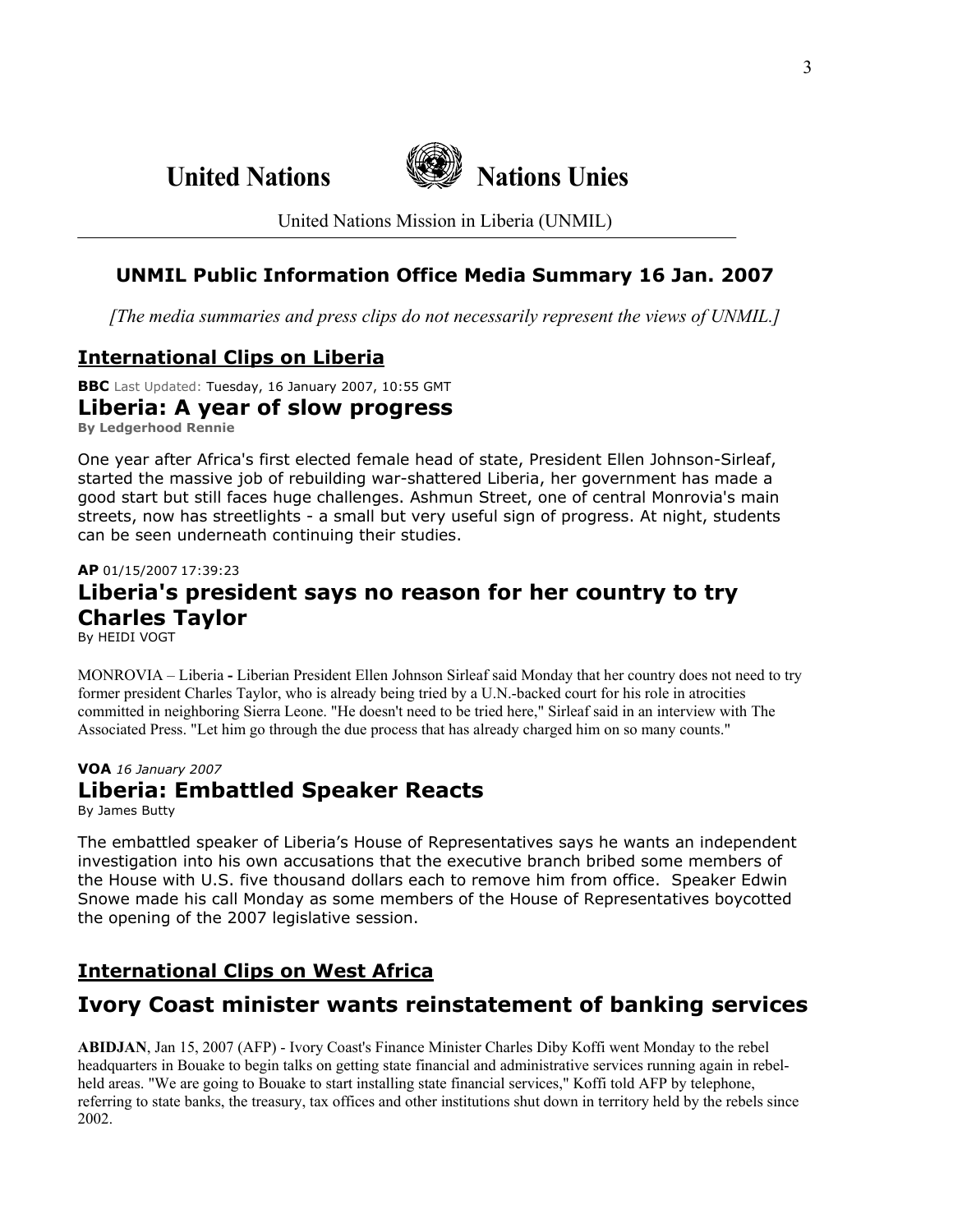#### **Local Media – Newspapers**

#### **"Renegade" Lawmakers Boycott Formal Opening, Held Parallel Session**

*(The News, The Analyst, Heritage, New Vision, The Informer, The Forum, The Diary, New Democrat, The Diaspora and The Inquirer)* 

- A significant number of Representatives on Monday boycotted the formal opening ceremony of legislative functions and organized a parallel session in the Township of Virginia, outside Monrovia. Those who boycotted Monday's session are said to be lawmakers who are pressing for the removal of Speaker Edwin Snowe.
- At the Centennial Memorial Pavilion, downtown Monrovia, the embattled Speaker presided over another opening session with about 16 representatives in attendance.
- In a related development, some members of the House of Senate on Monday boycotted the opening session of Senate on the grounds that the venue of the sitting violated Article 40 of the Liberian Constitution.

#### **President Johnson-Sirleaf Marks One Year in Office**

*(The News, The Informer, New Democrat, New Vision, The Inquirer and The Analyst)* 

• Today is exactly one year since the government of President Ellen Johnson-Sirleaf took office. The government was inducted into office on 16 January 2006 following the October 2005 Presidential elections in which there were 22 presidential candidates. Information Minister Dr. Laurence Bropleh said the government has made significant progress in its first year.

#### **ICRC Constructs Shelters and Distributes Food and Farming Tools in Lofa**  *(The Inquirer)*

• The International Committee of the Red Cross is presently constructing thousands of shelters for returning refugees in Lofa County. The ICRC is also distributing food items and farming implements for them.

#### **Local Media – Radio Veritas** *(News monitored yesterday at 18:45 pm)*

#### **President to Deliver "Special Statement" on First Anniversary**

- The Press Secretary to President Ellen Johnson-Sirleaf, Mr. Cyrus Badio informed journalists that the Liberian leader would deliver a "Special Statement" after a Thanksgiving Service at the First United Methodist Church and later attend a special jamboree under the auspices of the Ministry of Gender and Development, in commemoration of the first anniversary of her government.
- In another development, Mr. Badio indicated that the Executive Branch of Government had nothing to do with the leadership saga at the House Representatives but wanted the interest of the Liberian people to be put first.

*(Also reported on ELBS Radio and Star Radio)*

#### **"Breakaway" Lawmakers to Boycott Session at Centennial Pavilion Today**

- Some 43 members of the House of Representatives seeking to remove, as Speaker of the House, Mr. Edwin Melvin Snowe, resolved not to attend today's Session at the Centennial Memorial Pavilion.
- Speaking to reporters yesterday, the Representatives mentioned that they would not sit under the authority of Speaker Snowe as he has already stated that they opting to remove him.
- A spokesman of the "breakaway" Lawmakers, Maryland County Representative, Dr. Bhofal Chambers announced that they would convene the House Session at the Unity Conference Center in Virginia, outside Monrovia where the Senators were meeting and that their "Resolution" to unseat the Speaker would be discussed by Plenary whether the Speaker attends or not.

*(Also reported on ELBS Radio and Star Radio)*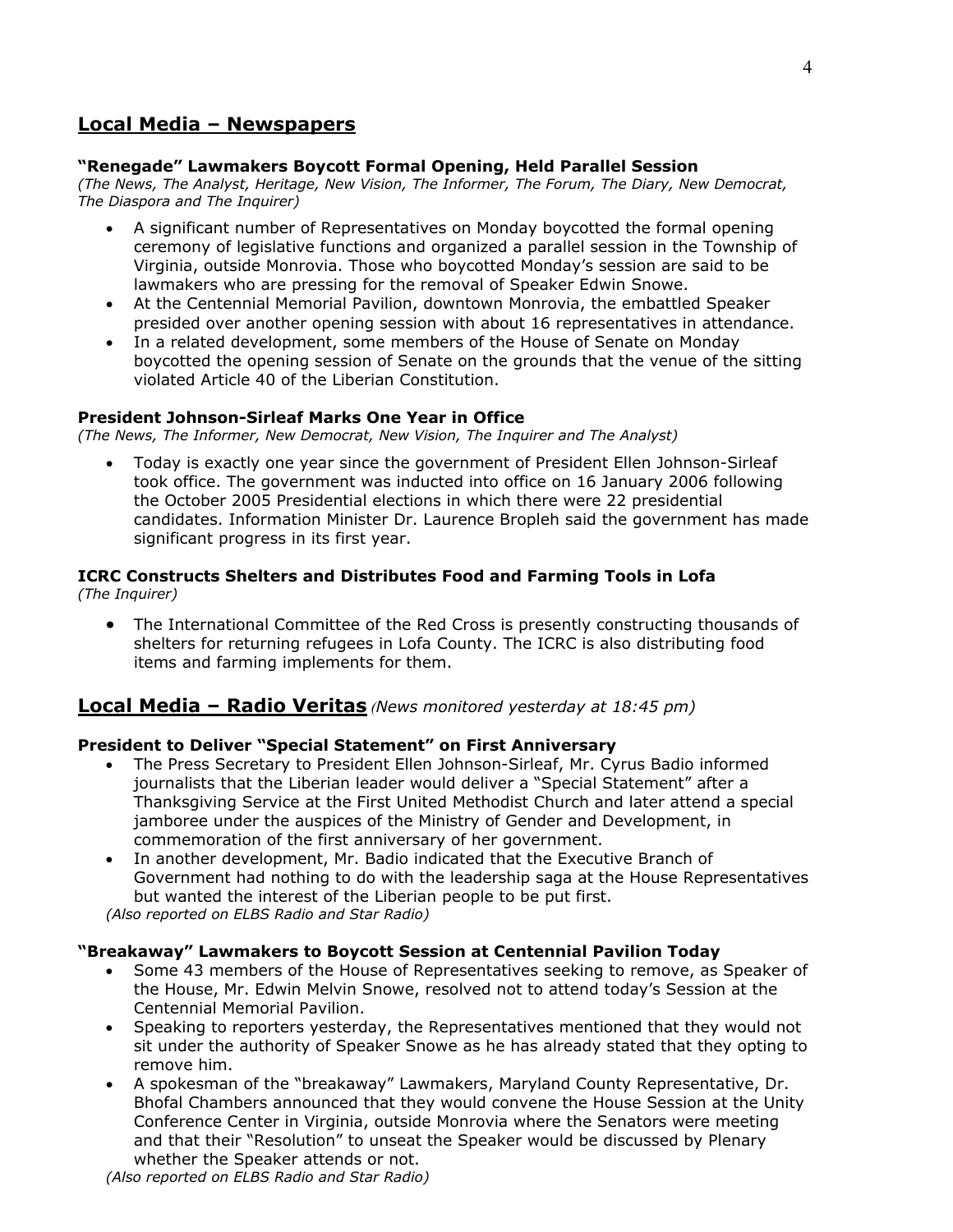#### **"Beleaguered" House Speaker Gives Evidence on Bribery on CD-ROM**

- Addressing a news conference yesterday, "beleaguered" House Speaker Edwin Snowe provided what he called "partial evidence" to claims that some Representatives had been bribed with US\$5,000 to remove him from office.
- Speaker Snowe presented media institutions with copies of the CD which he claimed contains recording of Representatives, Dr. Ketteh-Kumen Murray and Samuel Bondo's admittance that they had received the amount each to execute his removal, adding that other testimonies would be made during an investigation into the matter.

*(Also reported on ELBS Radio and Star Radio)*

#### **Senators Shun Opening Session on Constitutional Grounds**

In a memorandum, a group of 9 Senators yesterday in Monrovia announced that they would boycott the opening of the Senate Session slated to be held at the Unity Conference Center in Virginia, citing Constitutional violation. *(Also reported on ELBS Radio and Star Radio)*

#### **Police Apprehend Ringleader of Cancelled Demonstration**

• Liberian National Police Spokesman Alvin Jask confirmed that the security forces arrested the Forum for the Establishment of a War Crimes Court in Liberia Chairman Mulbah Morlu, the ringleader of the planned demonstration which the Government cancelled due to security reasons.

*(Also reported on ELBS Radio and Star Radio)* 

*Complete versions of the UNMIL International Press Clips, UNMIL Daily Liberian Radio Summary and UNMIL Liberian Newspapers Summary are posted each day on the UNMIL Bulletin Board. If you are unable to access the UNMIL Bulletin Board or would like further information on the content of the summaries, please contact Mr. Weah Karpeh at karpeh@un.org.*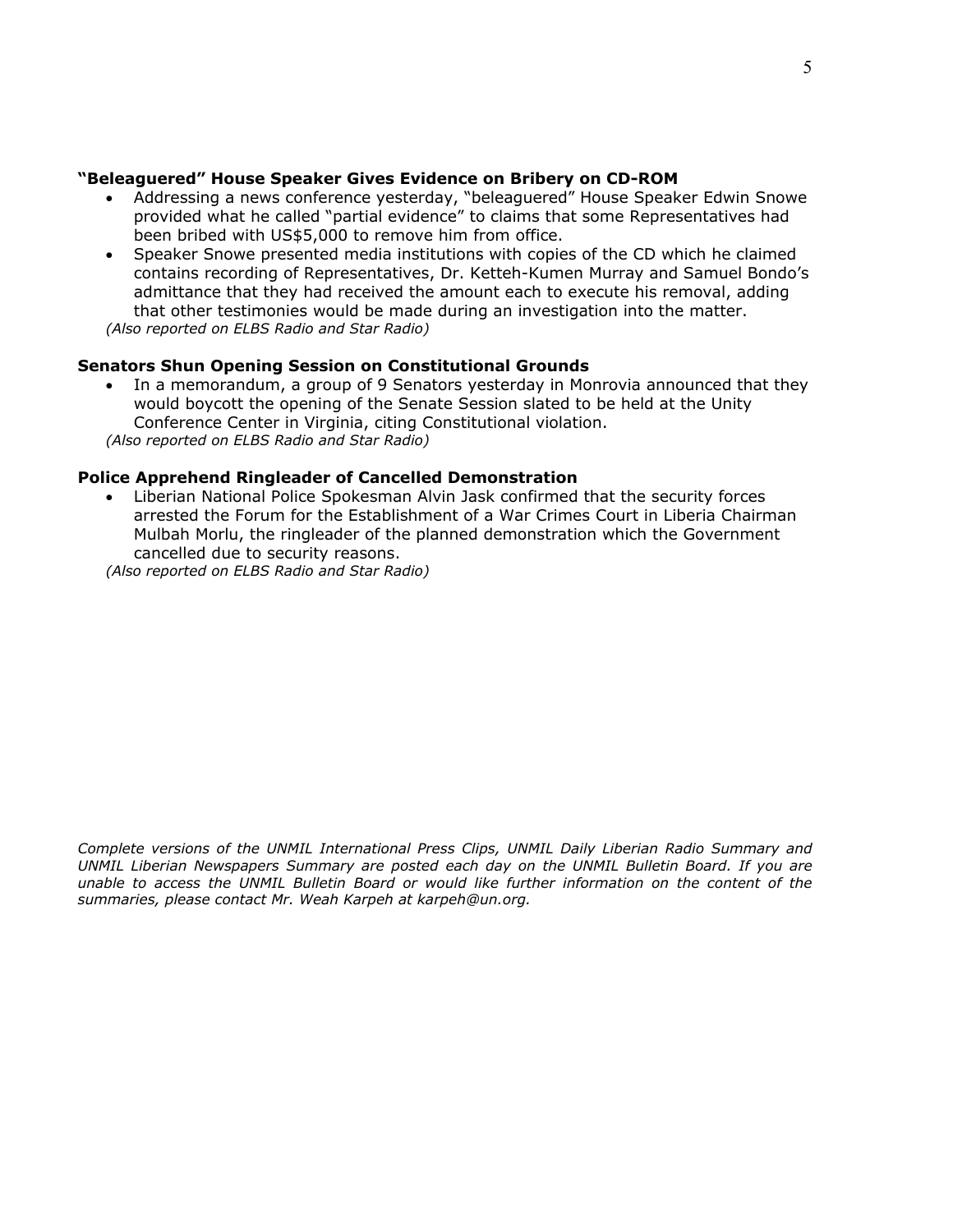## Voice of America Tuesday, 16 January 2007

#### **Analysts Generally Give Liberia's Johnson-Sirleaf Good Marks; But Point to Failures**

By Nico Colombant Dakar

One year into the term of Liberia's post-war President Ellen Johnson-Sirleaf, many foreign analysts and aid workers are joining Liberians in giving her good marks for a job well done. But they also point to several mistakes and warn of many challenges ahead. Nico Colombant reports from our West Africa Bureau, in Dakar.



Ellen Johnson-Sirleaf is congratulated by Liberians in Monrovia

In terms of governance, Tania Bernath from London-based Amnesty International, says Ellen Johnson-Sirleaf has reacted very quickly to anything that could be seen as an internal obstacle to her aim for a better, more transparent, more efficient and less corrupt Liberia.

"When problems have arisen, there has been an effort to address them, immediately," she said. "Maybe, if there is ethnic tension, then a commission was formed immediately. There have not been delays on things and I think with former governments that has been a problem. Things have not been

slipped under the rug. There are just efforts to address problems before they become too large."

Phillip Samways, from the British charity group Oxfam, says President Johnson-Sirleaf has sometimes almost reacted too quickly.

One of her promises during her Inauguration Day speech was to quickly restore electricity. This has only happened in a small part of the capital, Monrovia.



future

"This is serving a very small [part] of the slightly better, wealthier end of the city, with some limited amount of street lighting and some traffic lights. It is high profile," he said. "The president actually said in her inauguration speech, this government will get power back on within six months. And, they did actually achieve that, but at a very considerable cost. The generators they brought in are not as efficient as they had hoped and the fuel bills are just exhausting their meager financial resources at the moment, so it is possible that the power may have to go back off again." Liberian youth hope for better

Samways says many in the aid community feel some of the electricity money may have been better spent on the gargantuan task of getting more schools, roads and hospitals operational.

He says most slum-dwelling Monrovians and Liberians outside the capital have seen little immediate improvement to their lives since the newly-elected government took office.

Economists point out the new president has been working on renegotiating resource contracts for the long term and also creating a better business environment.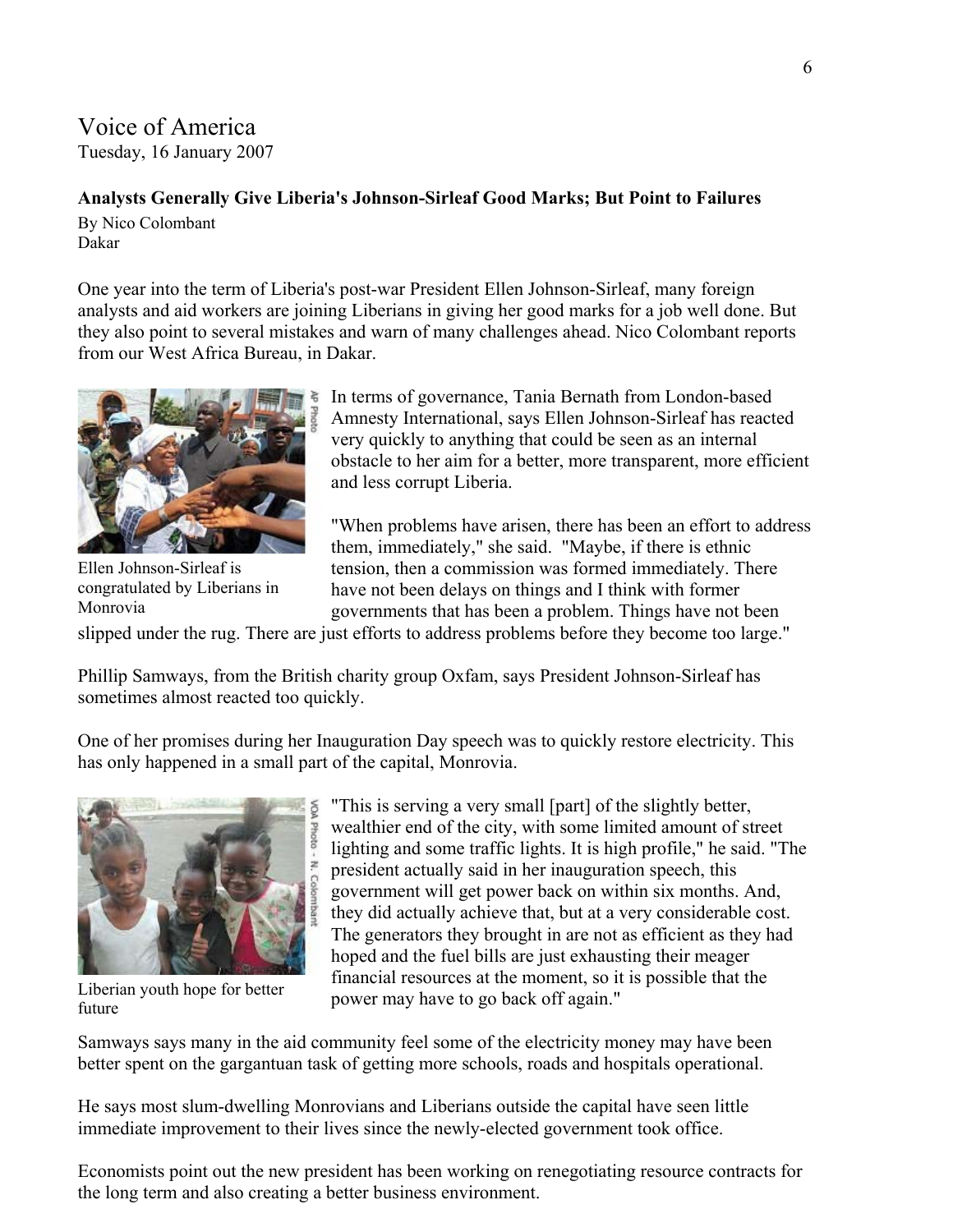Another one of President Johnson-Sirleaf's first actions was to fire hundreds of officials from the Finance Ministry, because of alleged corruption and incompetence.

Rolake Akinola, from the London-based Control Risks Group, says she has also worked closely with foreign monitors in key ministries, despite the risk of alienating even more Liberian civil servants.



"It is quite important to know that Ellen Johnson-Sirleaf has faced a lot of obstacles. A lot of externally-backed policies are not entirely popular with the Liberian population, itself," she said. "These are really hard, crunching reforms we are talking about and we do know that Ellen Johnson-Sirleaf, through her hard-hitting reforms, is stepping on a lot of big, heavy political toes. She will continue to face an uphill task. But, as long as the country's external donors continue to be involved and engaged in the process of reform, I think we should see major breakthroughs over the next couple of years in key areas." Liberians depend on foreign aid

Aid workers warn there is a gap right now between emergency funding that is drying out and longer term development aid that has yet to start arriving as massively as is needed.

They also say tens of thousands of former fighters remain outside the rehabilitation process that was supposed to give them training and jobs. Some of these youths initially protested President Johnson-Sirleaf's election victory, alleging widespread cheating, even though no proof was given. But resentment and frustration remains, which some analysts say, could boil over into street protests and higher criminality.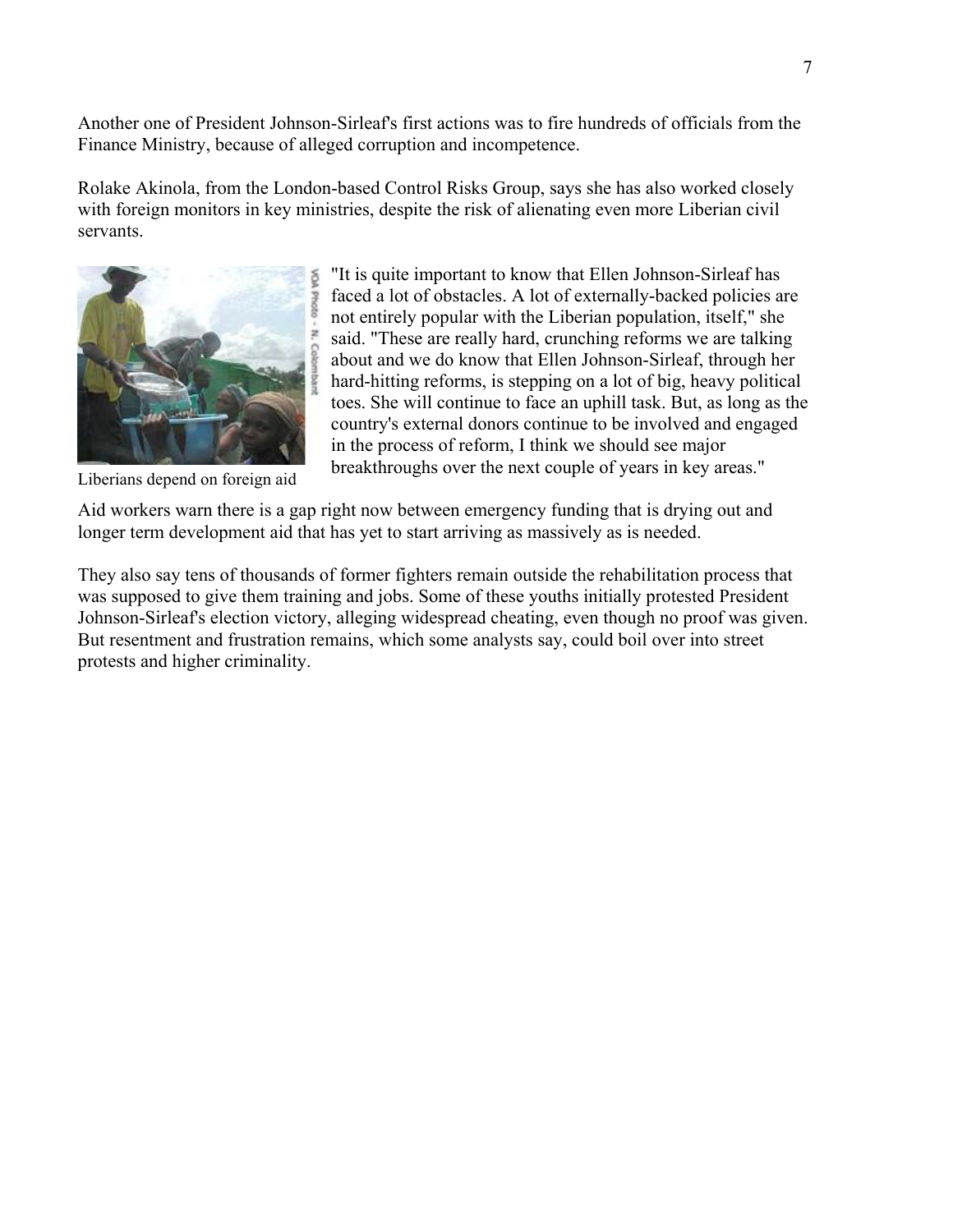## TIMES Tuesday, 16 January 2007

#### **No Trial For Taylor In Liberia**

(MONROVIA, Liberia) — President Ellen Johnson Sirleaf said her country does not need to prosecute former president Charles Taylor because he is already being tried by a U.N.-backed court for his role in atrocities committed in neighboring Sierra Leone.

Sirleaf has said that she is more focused on moving Liberia forward than on punishing the rebel leader who launched a bloody insurgency in 1989. She said Monday that the Sierra Leone charges could stand in for any that could be levied in Liberia.

"He doesn't need to be tried here," Sirleaf said in an interview with The Associated Press. "Let him go through the due process that has already charged him on so many counts." Sirleaf, Africa's first female president, has been seen as a reformer and peacemaker in Liberia since she took office one year ago.

But some in the international community have criticized her for being slow to ask for Taylor to be extradited last year from Nigeria — where he was in exile — to Sierra Leone, where he was charged with backing rebels who burned villages, hacked off people's limbs and raped women systematically during that country's brutal decade-long war.

Taylor's trial by the Sierra Leone Special Court is scheduled for later this year in The Hague, Netherlands. He has pleaded not guilty.

Taylor's fighters have been accused of similar acts in his homeland but Liberia has made no move yet to try its former president. After taking control by force, Taylor won elections that handed him the presidency in 1997.

Rebels took up arms against him three years later, and Taylor fled to Nigeria in 2003. Last March, he was captured as he tried to slip out of Nigeria after it agreed to hand him over to authorities seeking his prosecution.

"Don't forget that our war was regional, you know, so if you get charged in Sierra Leone, chances are the war was part of the same Liberian war," Sirleaf said in an interview at her office in the capital, Monrovia.

"If you get charged there, you get judged guilty or acquitted there," she said. "It has the same kind of implication and ramifications for the other countries that were involved in this cross-border war."

Liberia has set up a countrywide Truth and Reconciliation Commission to compile testimony by both victims and perpetrators in the West African country's 14-year civil war and that group may eventually make recommendations to the government to try certain serious offenders. "If that process leads to those whose rights have been infringed upon insisting on judgment through due process, then the (commission) will insist on that and due process will take place," Sirleaf said.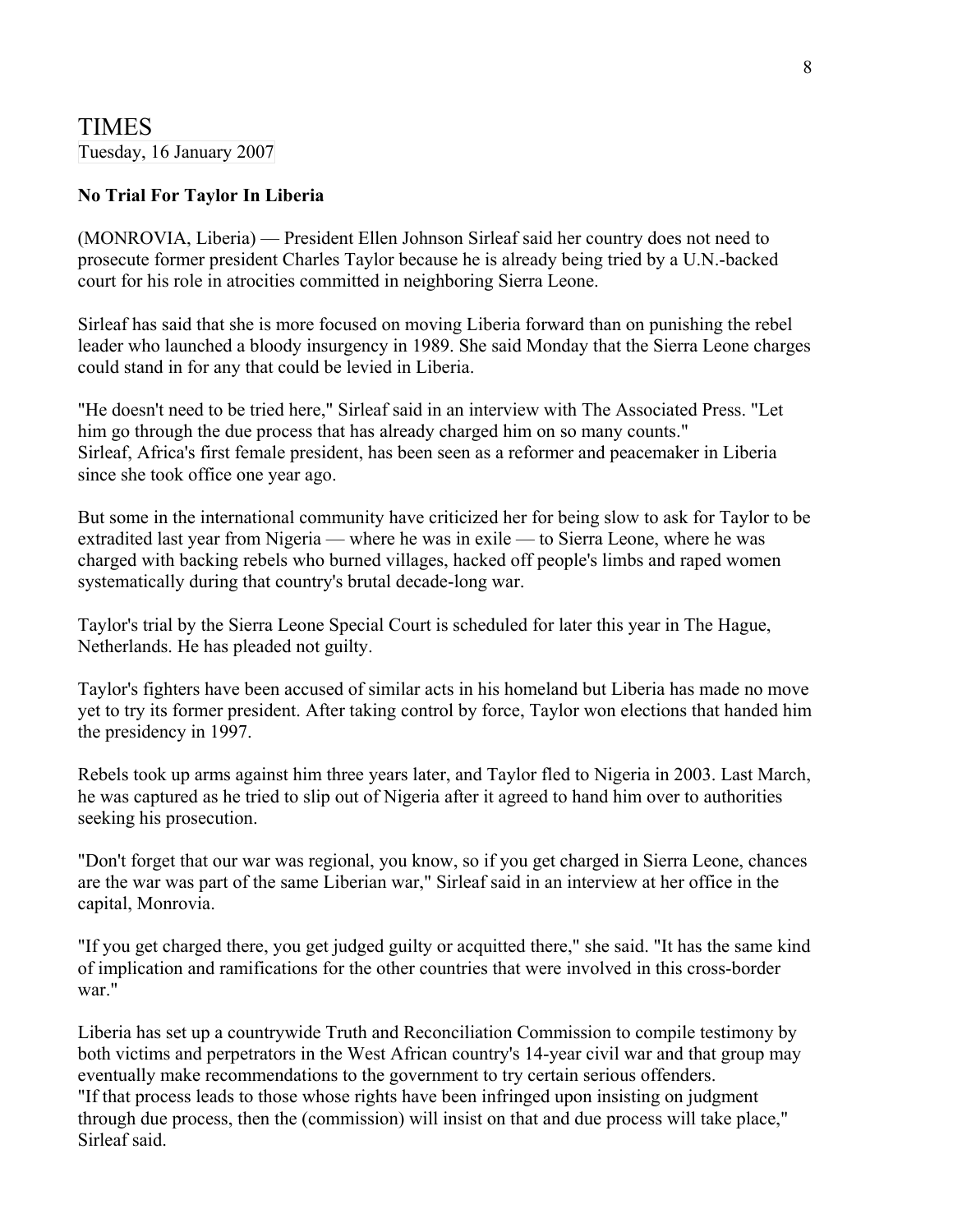## Voice of America

Tuesday, 16 January 2007

### **A Call for a Special Court in Liberia for Charles Taylor**

By Joe De Capua Washington

In an interview with the associated press, Ellen Johnson Sirleaf says her country does not need to try former leader Charles Taylor. President Sirleaf says she'd rather concentrate on rebuilding Liberia rather than bringing Taylor to court.

Taylor is scheduled to go on trial later this year for alleged war crimes and crimes against humanity relating to neighboring Sierra Leone's civil war. He'll be tried by the UN-backed Special Court for Sierra Leone at a courtroom at The Hague.

David Crane is the former chief prosecutor for the Sierra Leone Special Court. He says a special court is now needed in Liberia. He spoke to VOA English to Africa Service reporter Joe De Capua about president's Sirleaf's position on not holding a Taylor trial in Liberia.

"Certainly I respect President Sirleaf's intentions and strategic looking forward, but it's been my experience that you have to have truth plus justice to have a sustainable peace. And even though the truth is starting to come out about how Charles Taylor not only destroyed Sierra Leone, but Liberia. There's going to have to be justice for the 600,000 or so Liberians, whose lives were destroyed during the tenure of Charles Taylor. So he destroyed two countries and the Special Court for Sierra Leone is addressing what he did to Sierra Leone. And now it's eventually time for justice to be done in Liberia," he says.

Crane says it's not only about Taylor. He says a number of other individuals who allegedly bear responsibility for what happened in Liberia are still in the country. Some, he says, are in government.

But would trying Taylor in Liberia be comparable to ripping scabs off old wounds? Crane says, "It won't actually. Yes, it will cause a temporary pain. It's like ripping off a Band-Aid. The pain goes away quickly and the air allows the wound to heal…certainly these types of things cause an initial pain, but again, we have to think that rule of law or more powerful than the rule of the gun."

He adds, "The people of Africa matter. And that if cynical warlords and leaders abuse them and commit atrocities against them, they know that their lives matter now. And the lives of 600,000 Liberians matter.

Crane is a professor of law at the Syracuse University College of Law.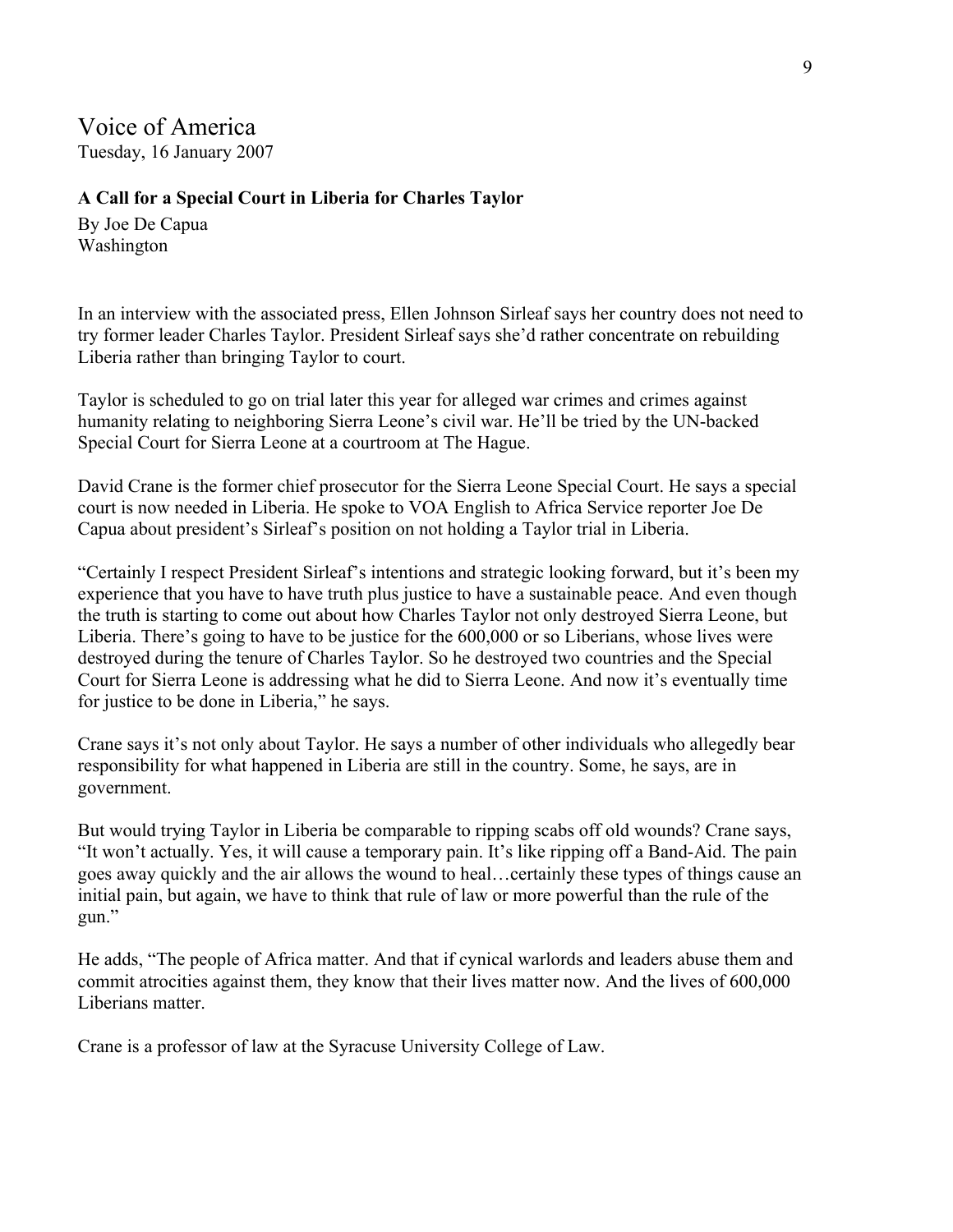## Voice of America

Tuesday, 16 January 2007

## **Guinea Strike Leaders Call for President to Hand Over Power**

By Jordan Davis Dakar

Guinea's trade unions say they are waiting for a response to their demand that President Lansana Conte hand over power and create a new national unity government. That is one of several conditions labor groups say must be met or else they will intensify a general strike that has paralyzed the country since last week. For VOA, Jordan Davis reports from our regional bureau in Dakar.

Union leaders met with Muslim religious leaders in the capital Conakry, hoping to gain their support.

Strike leaders say if the work stoppage is not settled by Thursday, they will extend the strike to the mining sector. Guinea is the world's largest exporter of bauxite, a key source of aluminum. The industry is critical to the country's economy.

Strike organizers have also threatened to organize mass demonstrations.

The capital Conakry is largely quiet. Officials in the capital have banned public demonstrations and stepped up police patrols. Dozens of people in the city's suburbs have been arrested in recent days following sporadic clashes with security forces.



Lansana Conte (File)

In a list of written conditions addressed to President Lansana Conte late Monday, unions urged the leader set up a new government led by a civilian prime minister.

Mr. Conte is in his seventies and in ill health. After a number of government reorganizations in the past year, many observers say he is becoming increasingly erratic.

Lansana Conte is no longer able to handle his responsibilities as president, says Alioune Tine with a Dakar-based human rights association known as RADDHO.

Labor groups called the strike to protest alleged corruption after the president personally visited a jail to free two political allies held in a corruption investigation.

Unions are also calling for the government to stop spiraling inflation. Life for ordinary Guineans has become increasingly difficult because salaries have not kept up with the rising price of basic goods.

The strike is the third in a little more than a year. The work stoppage was called by the country's main unions, representing most private and public sector workers.

Since Wednesday, government offices, banks and shops in major cities across the country have shut down.

Guinea was ranked the most corrupt African country in a 2006 survey by Berlin-based Transparency International.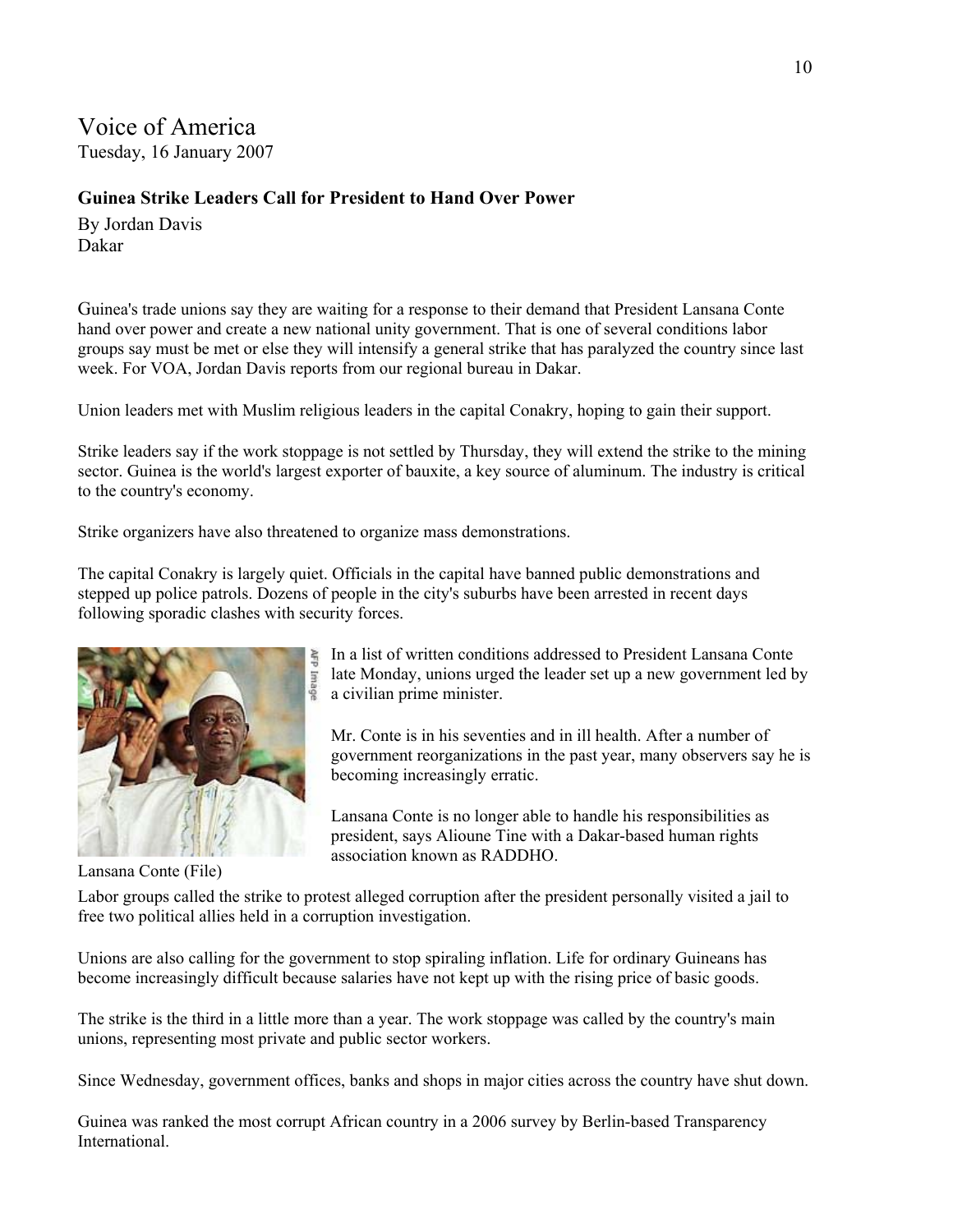## The Student Operated Press

Tuesday, 16 January 2007 <http://www.thesop.org/index.php?id=3955>

#### **From Revolutionary to President: Mengistu Haile Mariam**

#### By Krzys [Wasilewski](http://www.thesop.org/html/writers.php?writer=krzys)

As moral authorities are fiercely debating whether it was right to hang Saddam Hussein, a number of other former dictators patiently await their fate. Some are held in custody of one of international tribunals. Like Charles Taylor – former president of Liberia – who changed his comfortable presidential palace into air-conditioned, DVD-equipped cell in the Hague. Some has already escaped the justice – passing away peacefully, like Chile's Augusto Pinochet or Serbia's Slobodan Milosevic. Others still, may enjoy their retirement, untroubled by anyone, in some remote places. This is how one of Africa's bloodiest dictators, Mengistu Haile Mariam, spends the autumn of his life. Although last week he was sentenced to life in prison, Ethiopia's former ruler does not seem to be worried. When the verdict was read out in Addis Ababa, the capital of Ethiopia, Mengistu was thousands of miles away, basking on a terrace in his private villa in Zimbabwe. In 1991, when terrible famine struck Ethiopia and forces from neighboring Eritrea and Tigray were at the doorstep of the capital, the dictator was among the first to flee the country. Safe heaven was offered in Zimbabwe, where another of Africa's "big man," Robert Mugabe, was carrying on his own social experiment. Mengistu has remained there ever since, bluntly refusing to go back and face a trial.

Should Mengistu return to Ethiopia, he would have an interesting story to tell. His tremendous career began in 1974 when he and a group of other officers, called the Derg, ousted emperor Haile Selassie. The monarch was a Second World War hero and widely viewed as a reminder of the nation's almost two-thousand-year long history, but lost the entire support when his government was virtually impotent against drought, and famine that followed, leaving hundreds of thousands of people to starve. It was Mengistu – a young army sergeant infected with socialism – to save the nation and give it back the respect and fame that it had always deserved. Officially, after the coup, the Derg was in charge; practically, three people, including Mengistu, accumulated the entire power. Year by year the ambitious sergeant eliminated his comrades, until in 1977, he became the sole ruler.

However, things were getting from worse to worse. The socialist dream that was to reshape Ethiopia completely and make it the most prosperous country on the continent, turned into a nightmare. The drought from 1974 had deeply exacerbated the already underdeveloped agriculture. Once the granary of the region, now had to rely on foreign aid. Of industry there was no sign – the money borrowed from the Soviet Union instead of building power stations, eventually funded new tanks, planes, and guns. In fact, if Mengistu's regime succeeded in anything, it was the military – by 1980, Ethiopia could boast the biggest army in the region. A big army as it was, it did not prevent the country from the crisis inside. When the first guerrilla attacks began in 1983, Mengistu resorted to terror to stabilize the country. That meant armed soldiers on the streets, mass arrests and execution without trial. In what later would be called the seventh worst genocide in world history, over 1,500,000 people lost their lives. The Red Terror, as the campaign was labeled, and pointed at not only the rebels and ordinary citizens; a number of Derg top apparatchiks were executed for alleged treason. After one year, the rebellion, real and imaginative, was crushed.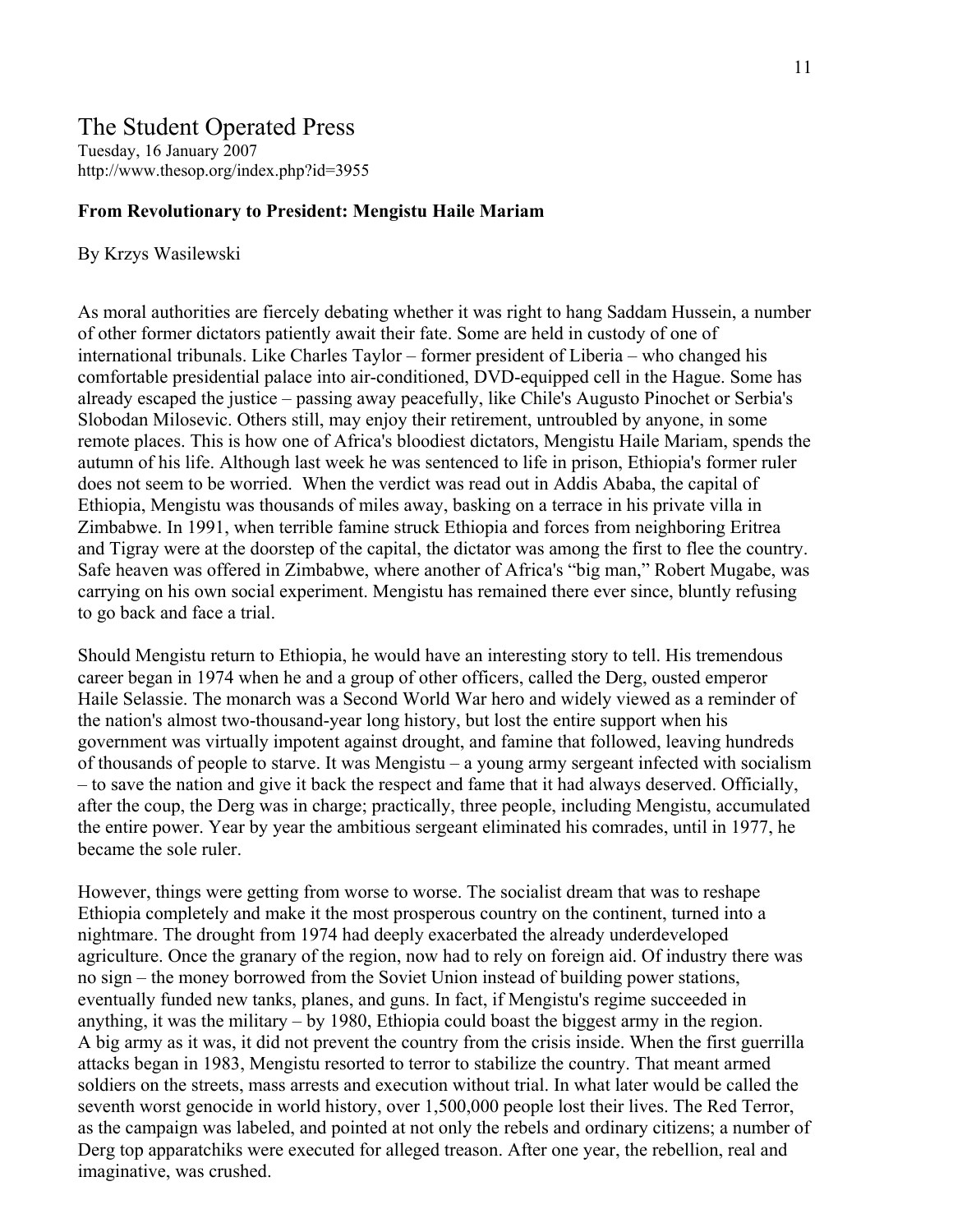Mengistu got rid of the opposition, the crisis remained though. Another famine, this time more fierce than before, struck the north of Ethiopia. Millions of people, who survived the Red Terror, now had to die slowly of starvation, everything before the dictator's very eyes. As if nothing had happened, Mengistu and his disciples ordered a plane packed full with whiskey to celebrate the tenth anniversary of the revolution. One bottle could have saved dozens of lives; instead every toast raised by the ministers or Mengistu himself sentenced another man, woman and child to death.

September 10, 1987 began a new era in Ethiopia's history. On this day, a new constitution was introduced and Mengistu Haile Mariam proclaimed himself the president of the newly established People's Democratic Republic of Ethiopia. The Soviet Union and other countries of the socialist block welcomed the move. However, just like the communist motherland in Europe, also Mengistu's Ethiopia was on the brink of collapse. The end came four years later. With the rebels launching a full-scale offensive and the Soviet Union dissolved, Mengistu was left alone. The big army, which the sergeant-turned-president boasted about few years earlier, now was in disintegration – buying brand new tanks and planes, Mengistu had forgotten that none of his soldiers knew how to operate the complicated machines.

Mengistu's presidency was abruptly ended in May 1991. The rebels from the Marxist Ethiopian People's Revolutionary Party (EPRP) along with the foreign forces conquered the capital, facing no major resistance from the Ethiopian army. The defenders might have fought even less strongly, had they known that their president and commander-in-chief in one person had long fled the country. Being aware of the fate awaiting him, Mengistu eagerly accepted the personal offer from Zimbabwean president Robert Mugabe and by the time the first rebel forces reached Addis Ababa, he had been safe in a palatial villa on the suburbs of Harare. Less lucky were other Derg officials. According to one of the first decrees issued by the new authorities, all of them were arrested and accused of conducting genocide and treason. At the same trial that charged Mengistu, over 70 former Derg members were sentenced to life in prison.

It is highly unlikely that Mengistu will ever return to Ethiopia. Were he to do so, he would establish a precedent in Africa's long and troublesome history of dictatorship rule. Neither Idi Amin, Uganda's notorious ruler responsible for the death of 500,000 people, nor Zaire's all-time president, Mobutu Sese Seko, nor dozens of other Africa's big men ever met justice. Amin died peacefully in exile in Saudi Arabia, whereas Mobutu ruled Zaire until the last day of his life, watching his empire crumbling to dust. So far, only one African former dictator, Liberia's Charles Taylor, has been arrested and put on a trial; and even this after years of tortuous negotiations with the Nigerian government where Taylor found asylum. Now, in the Hague, the Netherlands, he is awaiting the verdict of the International Tribunal of Justice.

When Mengistu sized power, he was only 37 years old. His ruthless rule left Ethiopia destabilized, devastated and demoralized. Sixteen years after he fled the country in a desperate escape, his dark legacy still haunts Ethiopia: the EPRP, which ousted the dictator, stamps on any form of democratic opposition.

At 70 years old, Mengistu can enjoy life to its fullest, unlike millions of Ethiopians whom he once promised paradise on earth.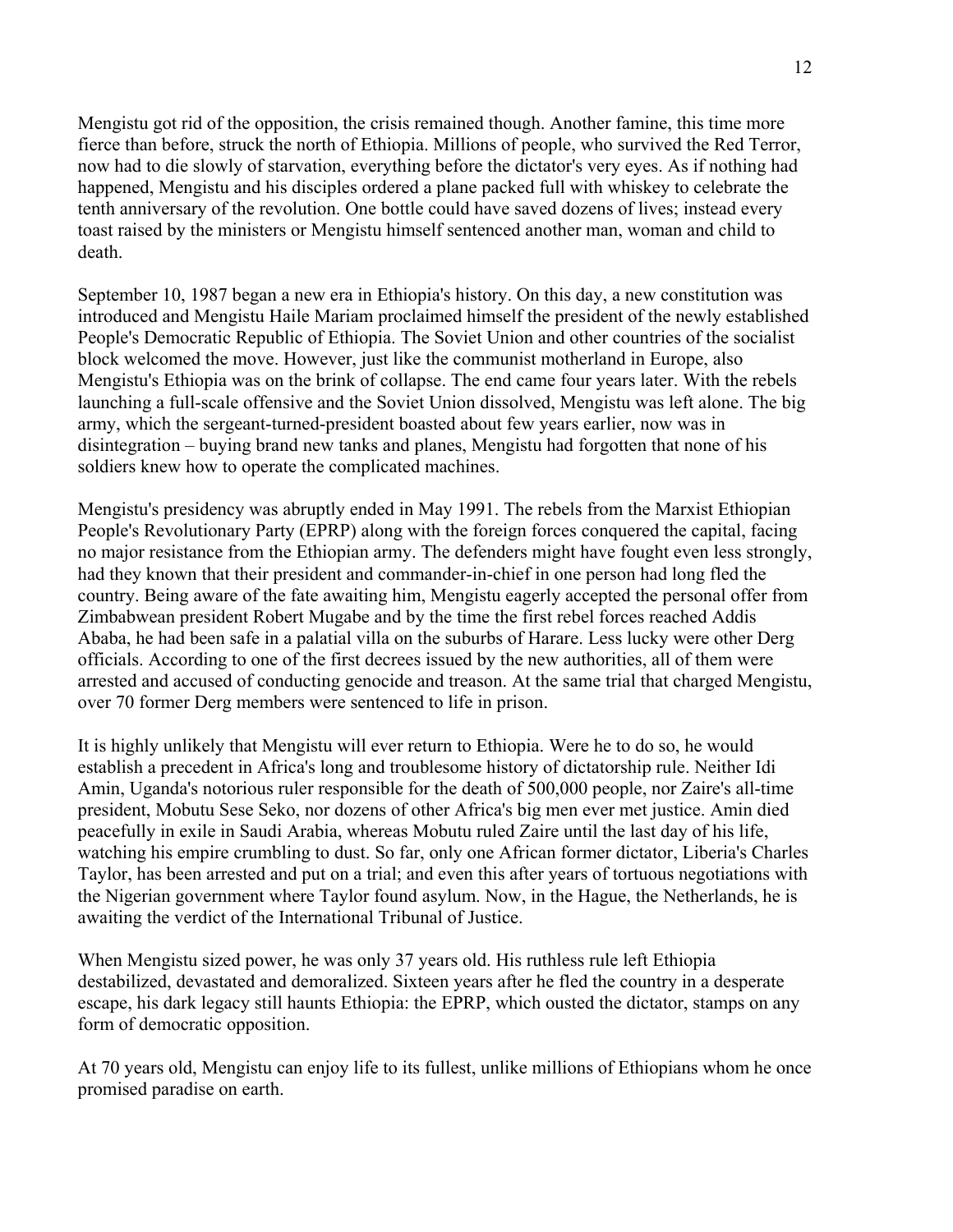## African News Dimension

Tuesday, 16 January 2007

#### **Saddam's Demise, Lesson For Mugabe**

#### By Itayi Garande

My commentary on the execution of Saddam Hussein's hanging sparked a lot of controversy amongst TalkZimbabwe.com readers. Many felt that Saddam should have been spared execution and others felt that the comparisons I made between Saddam's hanging and Mugabe's impending prosecution were not only unfair but incongruous.

George Bachinche a regular commentator on the website felt that "I lacked scholarship in thinking which … explains [my] failure to see that the West made a terrible blunder in Iraqi, by trumping up false charges against Hussein, notably the issue about the non-existing weapons of mass destruction". He also felt that I was trying "to sound international but [are] very provincial in thought". Bachinche also felt that I "suffer from racial inferiority complex and … think all people who are not Europeans should be like [me] - who never question the political conduct of the West."

When I read Bachinche's comments for the first time I felt offended by some of his remarks. But the more I read what he had written, the more I realised that Bachinche did not take time to read and understand my ideas. Many of his ideas lose when actually reasoned out. Bachinche's hatred for the West had made him blind to many of the problems that we are facing in Zimbabwe. To attribute everything to U.S. or U.K. policy is intellectually foolish or dishonest or both. Although it is a common feature of anti-Americanism or anti-Westernism, it paradoxically invests Americans or the West with a god-like power they do not in fact possess. To accuse me of being brainwashed by the West because I decided to criticise Mugabe is irresponsible. I do not have to like one or the other. There are many criticisms levelled against the West that I agree with. In my last contribution I expressed my sentiments against the death sentence [including governor Bush's executions in Texas,but that's American law]. I was also highly critical of the former U.S. defence secretary Donald Rumsfeld's dogmatic insistence on transforming the U.S. military into a super hi-tech organisation with fewer people and trying new sophisticated weaponry on warbeds like Iraq. For that alone, Rumsfeld should have been sacked long ago and his policy reversed.

Similarly, TalkZimbabwe commented on prisoner abuse in Abu Ghraib and at Guantanamo Bay. Our conscience is rightly outraged, or it should be, over the lack of intervention in Darfur. There are many other examples to cite. None of these examples, however, bears on the reasonableness of both the moral and strategic case in 2003 for removing Saddam or today's case for removing Robert Mugabe. Bachinche failed to understand the nature of the charges against Saddam Hussein. Firstly, he implies that Saddam was tried for possessing weapons of mass destruction. Weapons of mass destruction might have been used as a pretext for going into Iraq, but these were never mentioned in Saddam's trial and had nothing to do with Saddam's execution. Saddam's trial was for genocide – mainly the murder of 180,000 Kurds in the late 1980s. This is well-documented. Secondly, Bachinche argues that "the West made a terrible blunder in Iraqi, by trumping up false charges against Hussein, notably the issue about the non-existing weapons of mass destruction". Coming from someone who accuses me of 'lacking scholarship', this is sad. Saddam was not charged and tried by the West. His empire might have been brought down by the West, but the trial was by an Iraqi interim government in an Iraqi court. The Coalition Provisional Authority voted to create the Iraqi Special Tribunal (IST), consisting of five Iraqi judges, on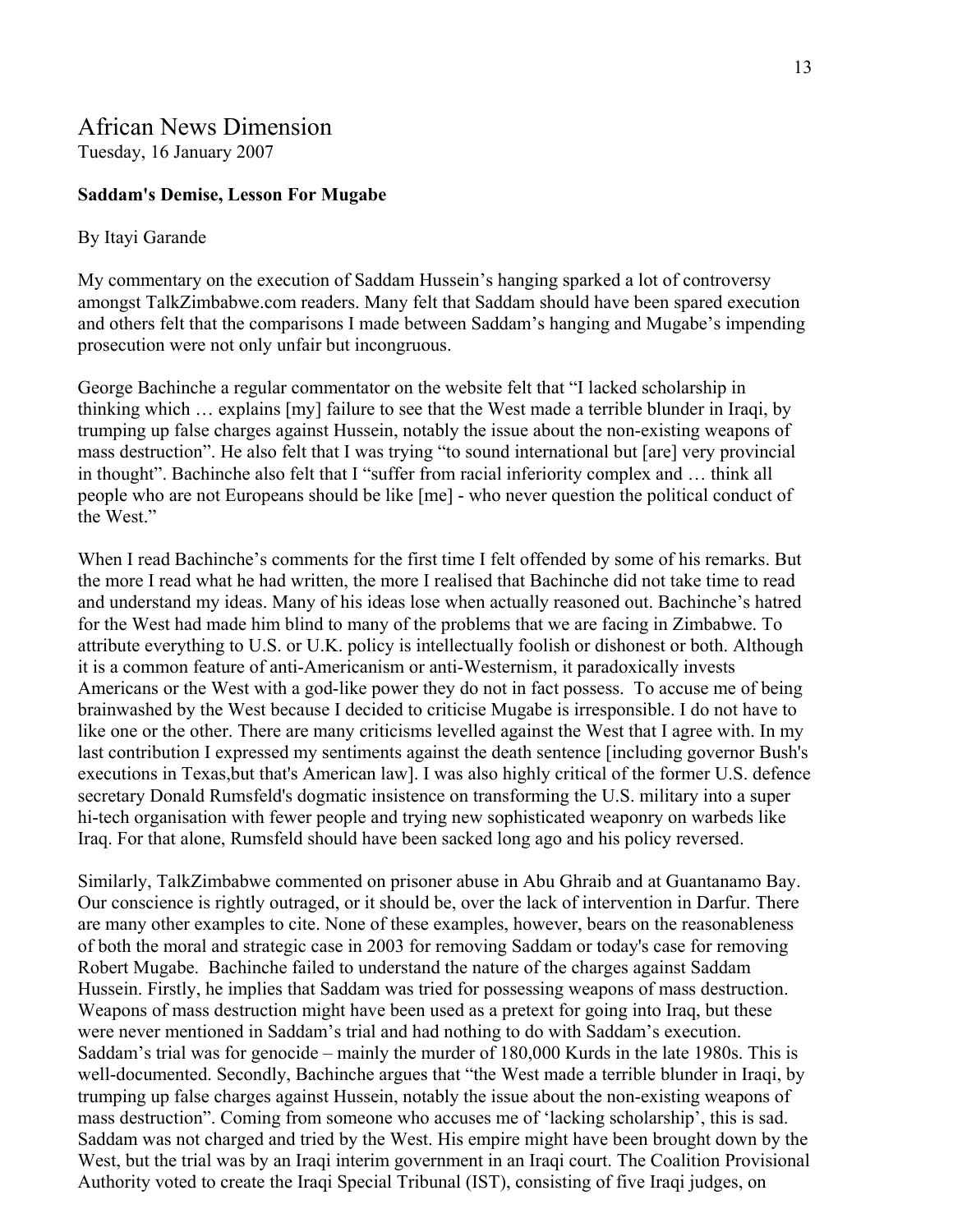December 9, 2003, to try Saddam Hussein and his aides for charges of war crimes, crimes against humanity, and genocide. I sincerely believe that there was a genuine desire to rescue the Iraqi people from Saddam, to improve their human rights, to topple a monstrous dictator. And certainly there was an ambition to change the political calculus in the Middle East and establish a democracy there. All of these considerations and others combined in the overall decision to act against Saddam. Each one of these considerations may have involved a miscalculation. None, however, was unreasonable and none was remotely dishonourable. I also think that those who criticise Mugabe have a genuine desire to improve the human rights of Zimbabweans and topple a monstrous dictator. And certainly there is an ambition to change the political calculus in the African region and establish a democracy there. Zimbabweans have nothing to apologise for if they hate Mugabe. You can hate the Bush administration or Tony Blair's labour government, but you are still right to oppose Mugabe's brutality.

#### **The trial of Hussein**

The trial and execution of Saddam obviously had its own inconsistencies, but that does not mean we should forget about the charges levelled against him. It's difficult to know where to place one's sympathies. The West's insistence on ensuring that all of the legal niceties took place seems second nature to all of us, where we attempt to avoid any possible criticism through the emphasis on process. The Iraqis, naturally, did not see the value in adhering to processes intended to protect those whose guilt had more possibility of being debatable, and saw little value in delaying the inevitable. It's a story of a culture clash as well as power plays, and it's rather gripping even for those of us who have followed the story closely.

No matter what we feel, Iraqis tried and executed Saddam and achieved justice in their own eyes. By denying the Iraqis the right to try Saddam, we are guilty of the charges we level against the West. One has to understand that the death of Saddam sent a clear message to the Iraqis. Maliki no doubt wanted to end speculation of Saddam's return to power if the sectarian conflicts worsened, speculation that Saddam himself provoked. The existence of a deposed tyrant acts as a destabilising force to the successor government, no matter what form it takes. As long as Saddam remained alive, he existed as a symbol of Restoration to Ba'athist hard-liners. And without a doubt, the crimes Saddam committed personally against the members of the new government had an effect on their decision-making. Saddam had attempted to assassinate Maliki at one point.

#### **Mugabe v Saddam**

There are a multitude of comparisons we can make between Mugabe and Saddam and I do not see how Bachinche can fail to realise this. For decades, both Mugabe's and Saddam's secret agents silenced people. They both used the tools of tyrant and terrorist: torture, assassination, mass murder and the documented evidence mounts. Many Iraqis testified at Saddam's trial. There is mounting evidence against Mugabe from the time of Gukurahundi to the present day. Bachinche's love for Mugabe has made him blind to all the crimes Mugabe has committed. Names of victims killed by the Mugabe regime are published everywhere. We will need to write another article with all these names and the reasons why they were killed. Supporting the removal of Saddam Hussein was entirely morally right. He was the most brutal and murderous dictator in the second half of the 20th century and infinitely worse than Ian Smith in Zimbabwe ever dreamed of being. It is tragic that the U.S. has made such a mess of the post-war phase of Iraq. However, even here it is important to assign moral blame correctly. Since the short conventional war in Iraq ended in 2003, the vast majority of Iraqis who have died have not been victims of American fire but of terrorists, ethnic militias or opportunist criminals.

The trial and execution of Saddam, whether comparable to Mugabe's impending trial or not, sends one clear statement – "Heads of States and governments will no longer kill with impunity".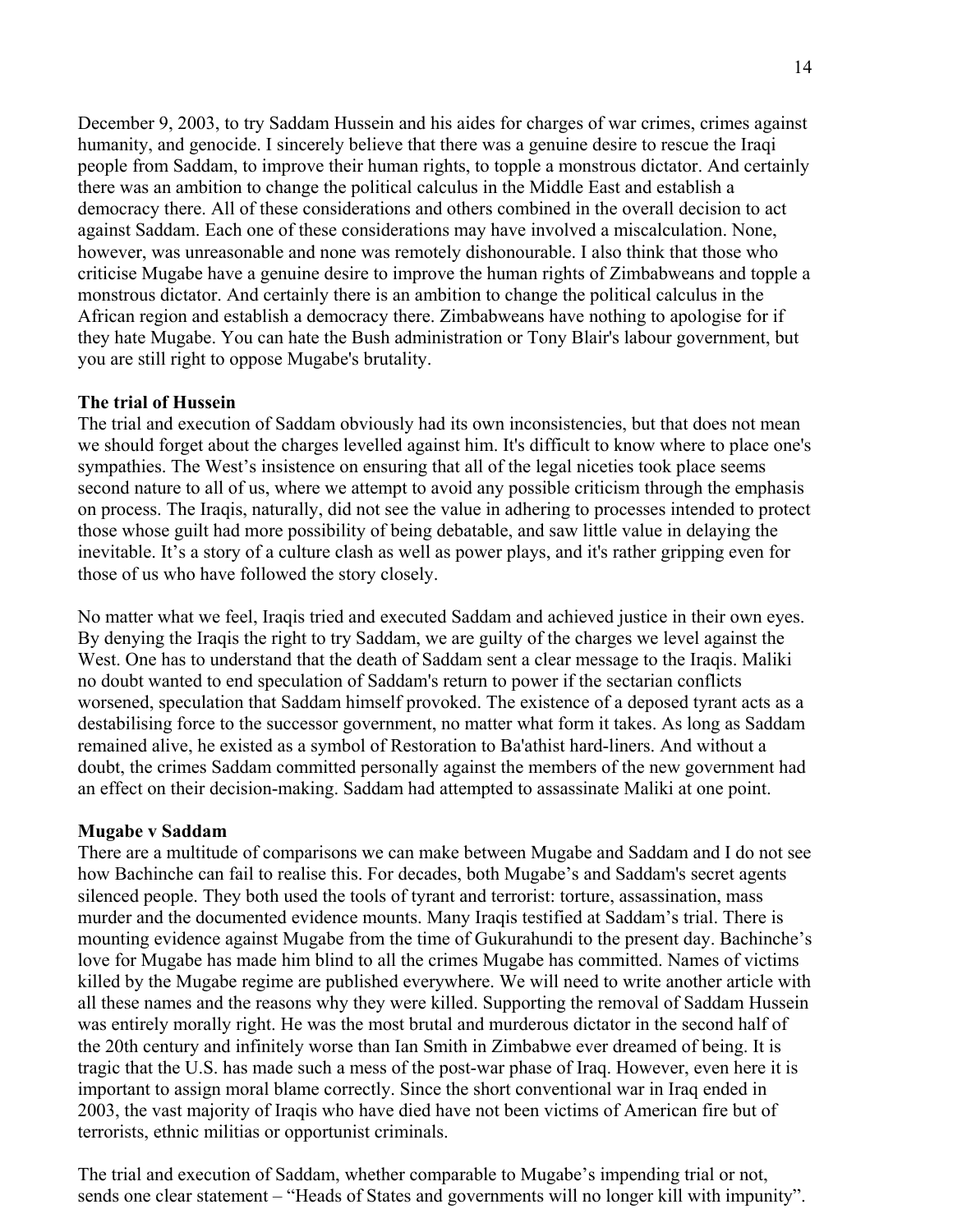They will be brought to book like any other citizen. With Saddam's execution, the myth of the Strong Man takes another major hit. Mugabe's Strong Man antics have started to wear off. The realisation that he is not exactly above the law has made him start to panic. He has started placing ex-army commanders in civilian institutions and his focus is now 100% on the military – a sign of panic.

The Arab Strong Man (Saddam), the Zimbabwean Strong Man (Mugabe), the fill-in-the-blank Strong Man—claim that obedience and submission lead to ideological or nationalist victory. It's a scam, of course, a scam to sustain personal power. Ultimately, the tyrant's show is narcissism maintained by ruthlessness and the secret police. We all believed them at one stage or if we didn't we did not have recourse to law for their crimes. Today that is over. The International Criminal Court (ICC) and the various national full or ad hoc tribunals serve as reminders that the time for impunity is over and no one is above the law.

In the past the Strong Man expected to die in one of two ways—with a 9 millimetre ballot (i.e., assassination or suicide) or old age. Hitler went by his own hand; Stalin and Mao succumbed in bed. Today leaders will be brought to book before they die. No-one envisaged the trial of Charles Taylor or that Kamuzu Banda would one day be deposed. Mobutu Sese Seko is no more. Mengistu is panicking moving around in Zimbabwe. Democracies have begun to replace tyrannies and Mugabe's tyranny is one amongst a few tyrannies still existent today. Mugabe will not have the dignity to die in office. The wave of democratic forces is too strong – even Zanu PF is beginning to feel the pinch. Mugabe has one alternative if he is to avoid indictment – he could commit suicide, but he is too proud to do that as it will leave a bad legacy. It will show that behind all that tough talking was a weak and vulnerable man. This is no option for him.

As I said in my last contribution, Mugabe's demise is imminent. He will answer to charges of corruption, torture, and genocide (in Matabeleland – yes it was genocide). This is no longer a possibility but an inevitability. It is difficult to envisage the scenario, but no tyrannies exist forever. History has taught us that. This has happened elsewehere—in Malawi, in Serbia, in Liberia. The list is endless. It's history-altering news. For terrible centuries, the yin-yang of tyrant and terrorist (Saddam) has trapped the Middle East. In 2003, the U.S.-led coalition (whether you like it or hate it) began the difficult but worthy effort of breaking that tyrant's and terrorist's grip, and offering another choice in the politically dysfunctional Iraq. The people of Zimbabwe have begun the difficult but worthy effort of breaking Mugabe's tyrannical grip. The politically and economically dysfunctional Zimbabwe will be replaced by another system – a system that will have Mugabe and his henchmen as spectating prisoners.

Saddam's demise serves as object lesson and example: to avoid Saddam's fate means political liberalisation. The message extends beyond the Middle East. At some reptilian level, destructive despots like Zimbabwe's Robert Mugabe also understand it.

Many of us are reminded that Mugabe will definitely go. We just wonder how he will go and to what effect to his family and all his Zanu PF cadres. Remember, at one time, Saddam compared himself to Babylon's Hammurabi and Nebuchadnezzar. Now, the man who threatened the Mother of All Battles turned out to be a frightened, petty scoundrel. In late 2003, Saddam was captured without firing a shot; he faced the rope with strange surprise and a strain of fear. This is an important reminder to Robert Mugabe that he will face the same fate – people of Zimbabwe are watching the untouchable Strong Man crumble. Mugabe will crumble like Saddam.

Saddam's victims aren't forgotten. Saddam's trial for mass murder and eventual execution in Dujail, Iraq, gave the survivors and the victims' relatives a forum to establish the facts. Mugabe's